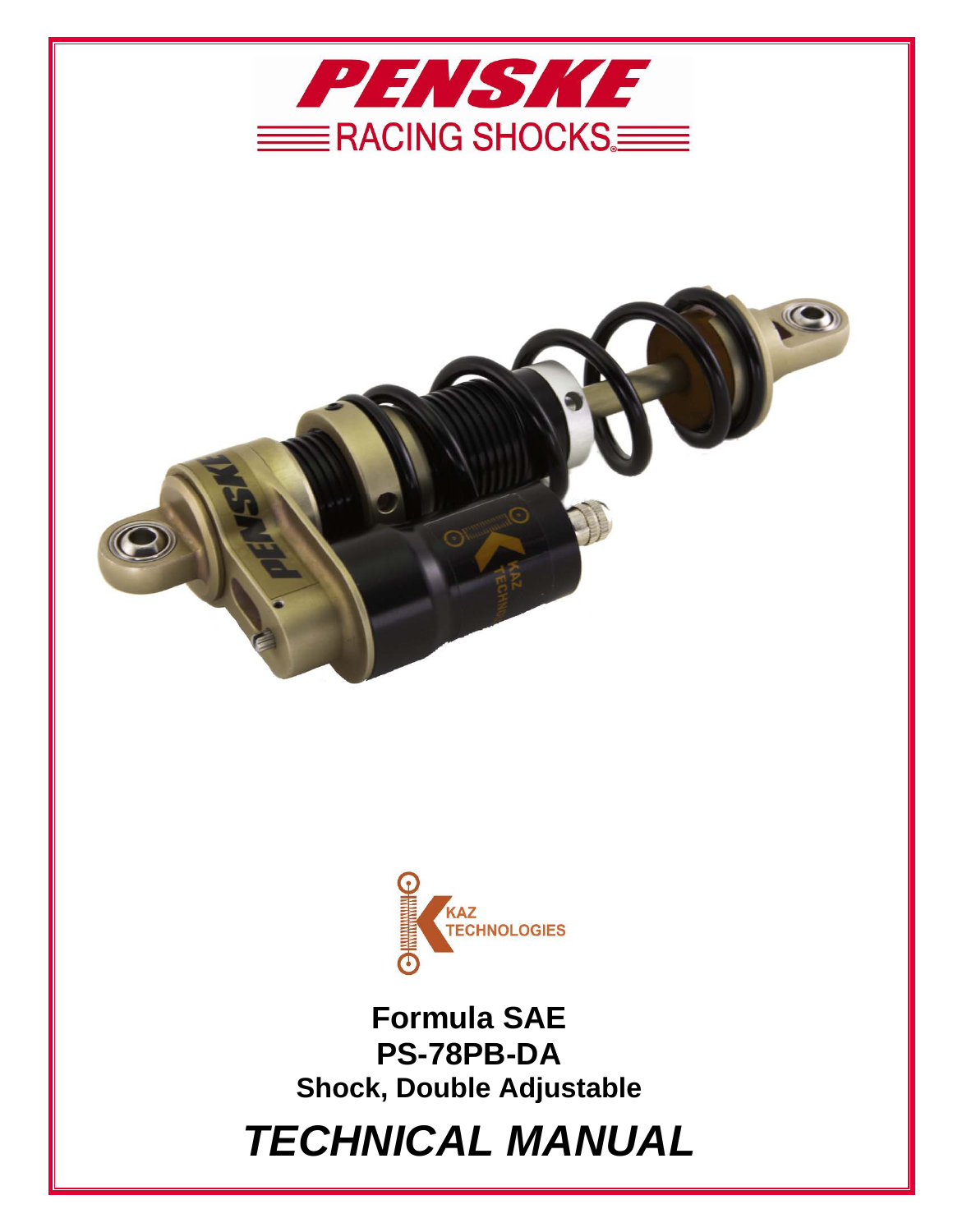## **Introduction**

Thank you for your purchase from Penske Racing Shocks!

All of the fundamental attributes found in any Penske Racing Shock have been incorporated into the Formula SAE shocks including:

- *Separate compression and rebound adjustment*
- *Low‐friction shaft and piston seals*
- *Anodized, aluminum bodies and components for superior durability and performance*
- *Durable ACME thread body that allows quick adjustment of spring preload (.100" per turn)*
- *Winning heritage – Penske Racing Shocks continue to help our customers win races and championships in all forms of Motorsport.*
- *Made in U.S.A. – The Formula SAE shocks have been 100% designed, machined, assembled, and tested for quality in the United States.*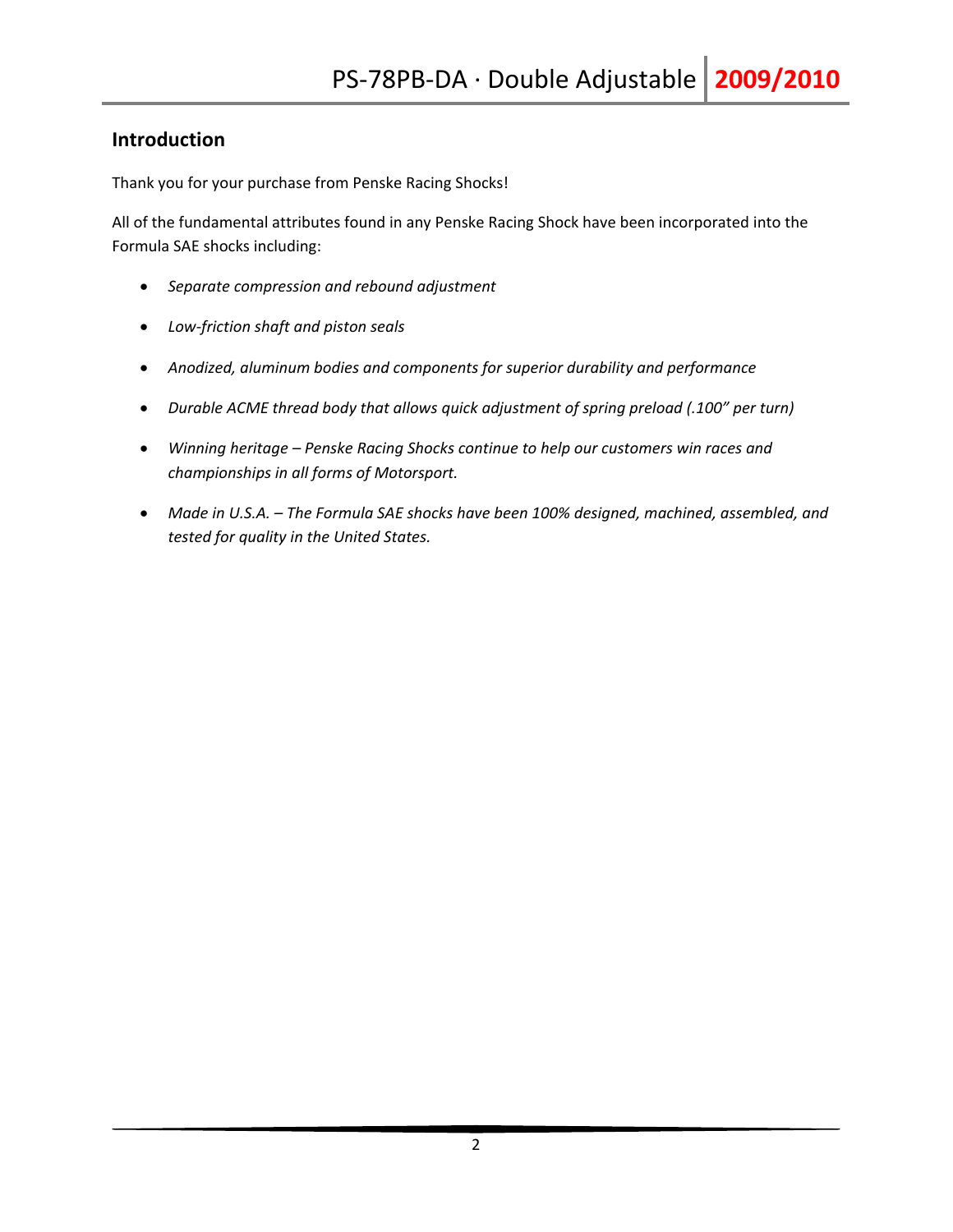# **Table of Contents:**

| $\label{lem:1} \mbox{Introduction} \,\, \ldots \,\, \ldots \,\, \ldots \,\, \ldots \,\, \ldots \,\, \ldots \,\, \ldots \,\, \ldots \,\, \ldots \,\, \ldots \,\, \ldots \,\, \ldots \,\, \ldots \,\, \ldots \,\, \ldots \,\, \ldots \,\, \ldots \,\, \ldots \,\, \ldots \,\, \ldots \,\, \ldots \,\, \ldots \,\, \ldots \,\, \ldots \,\, \ldots \,\, \ldots \,\, \ldots \,\, \ldots \,\, \ldots \,\, \ldots \,\, \ldots \,\, \ldots \,\, \ldots \,\, \ldots \,\,$ |  |
|------------------------------------------------------------------------------------------------------------------------------------------------------------------------------------------------------------------------------------------------------------------------------------------------------------------------------------------------------------------------------------------------------------------------------------------------------------------|--|
|                                                                                                                                                                                                                                                                                                                                                                                                                                                                  |  |
|                                                                                                                                                                                                                                                                                                                                                                                                                                                                  |  |
|                                                                                                                                                                                                                                                                                                                                                                                                                                                                  |  |
|                                                                                                                                                                                                                                                                                                                                                                                                                                                                  |  |
|                                                                                                                                                                                                                                                                                                                                                                                                                                                                  |  |
|                                                                                                                                                                                                                                                                                                                                                                                                                                                                  |  |
|                                                                                                                                                                                                                                                                                                                                                                                                                                                                  |  |
|                                                                                                                                                                                                                                                                                                                                                                                                                                                                  |  |
|                                                                                                                                                                                                                                                                                                                                                                                                                                                                  |  |
|                                                                                                                                                                                                                                                                                                                                                                                                                                                                  |  |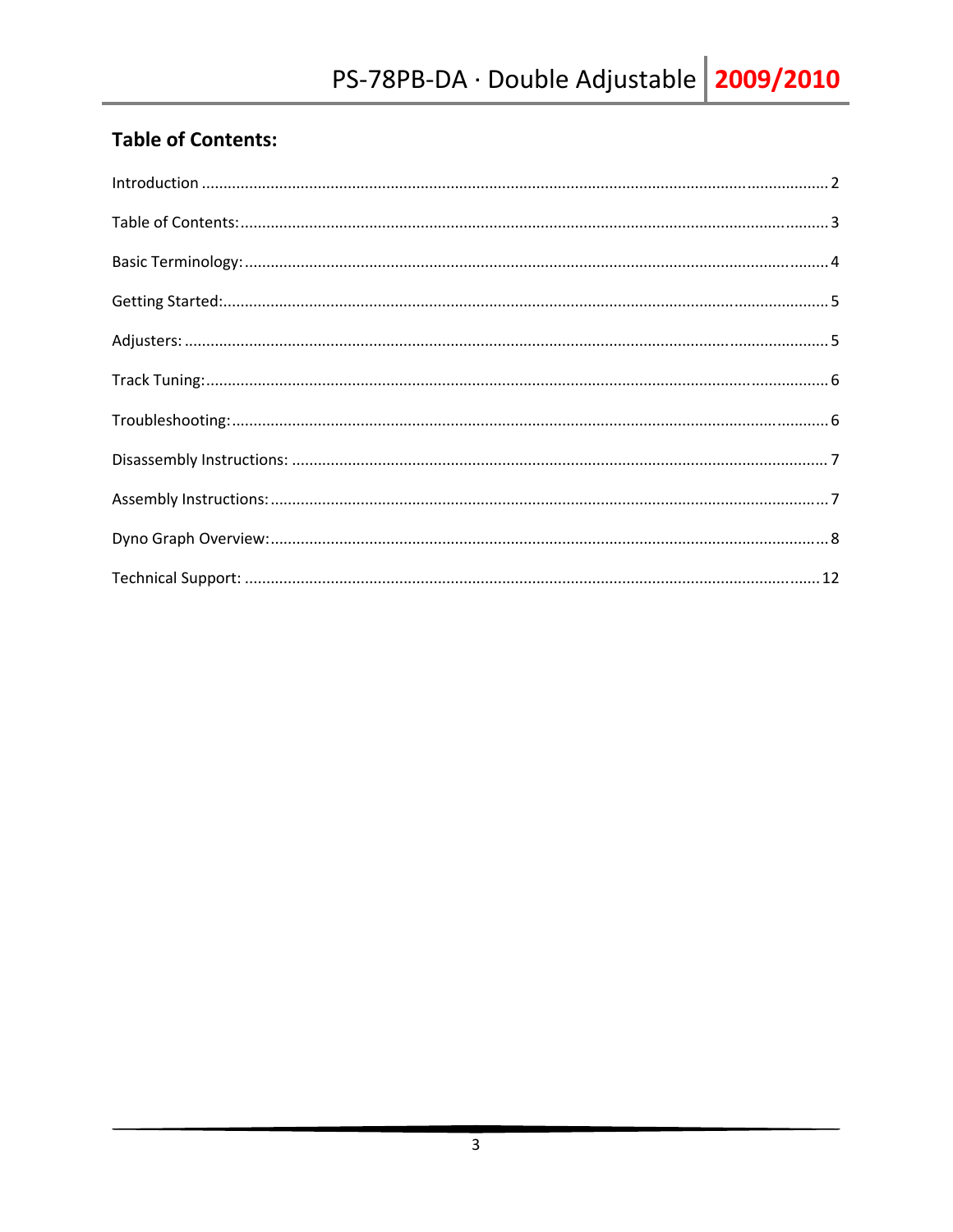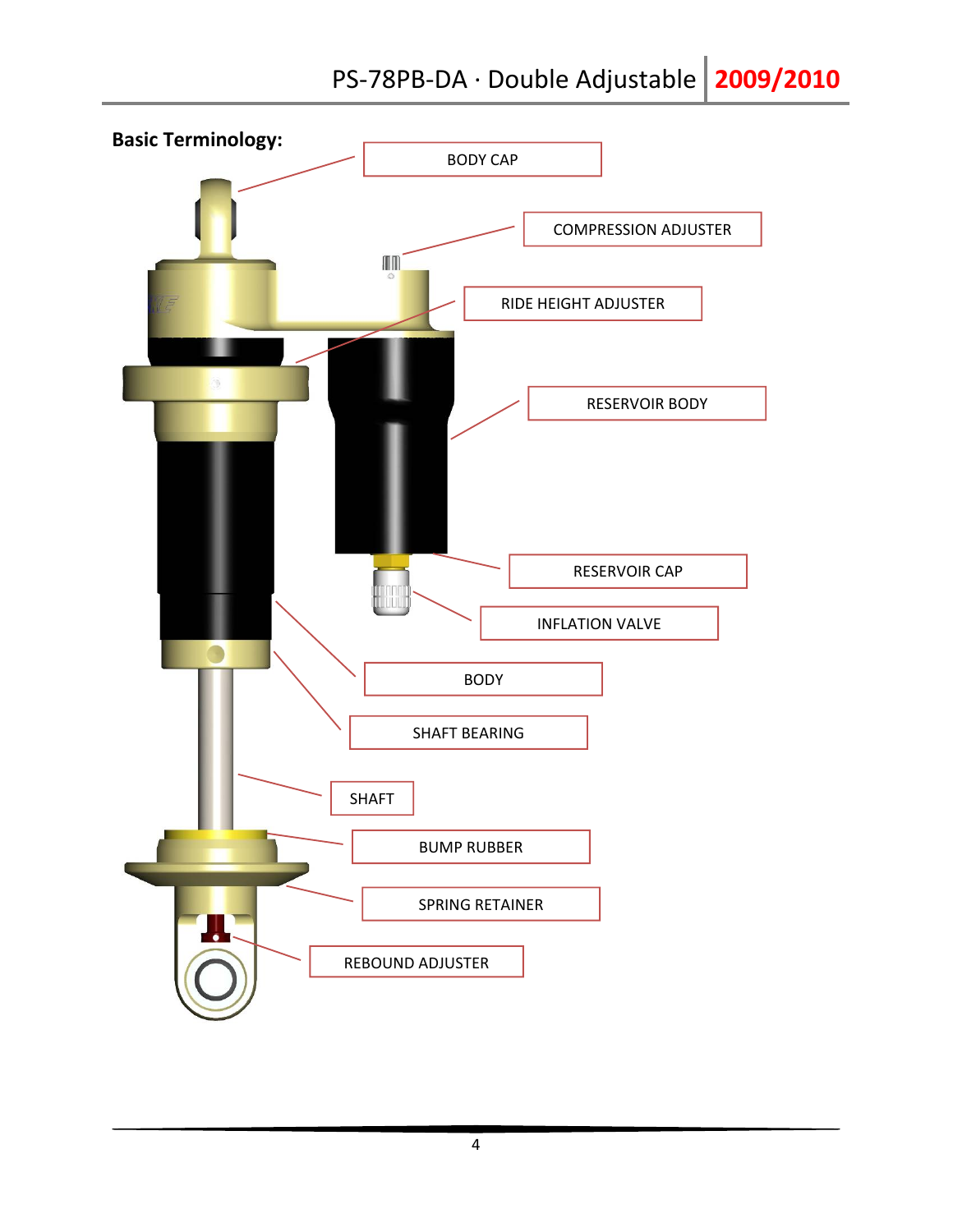# **Getting Started:**

The Formula SAE shocks are set from the factory at recommended starting settings for your application. They are pressurized and ready to go. The starting pressure for the Formula SAE shocks will vary depending on the specified valving codes used and can range from 50‐200 psi.

# **Adjusters:**

Compression Adjuster (Screwdriver) : 15 clicks

(stiffer = clockwise;  $0 =$  full hard,  $-15 =$  full soft)

• Rebound Adjuster (1/6 Pin): 45 clicks

(stiffer = clockwise;  $0 =$  full hard,  $-45 =$  full soft)

# **Adjustment Range: COMPRESSION (15 Clicks)**

The compression adjuster has most effect in the 0‐10 in/sec velocity range of the shock.

# **Adjustment Range: REBOUND (45 Clicks)**

The rebound adjuster has most effect in the 0‐5 in/sec velocity range of the shock.

# **Factory Settings:**

Adjusters:

- ‐5 (Compression)
- ‐10 (Rebound)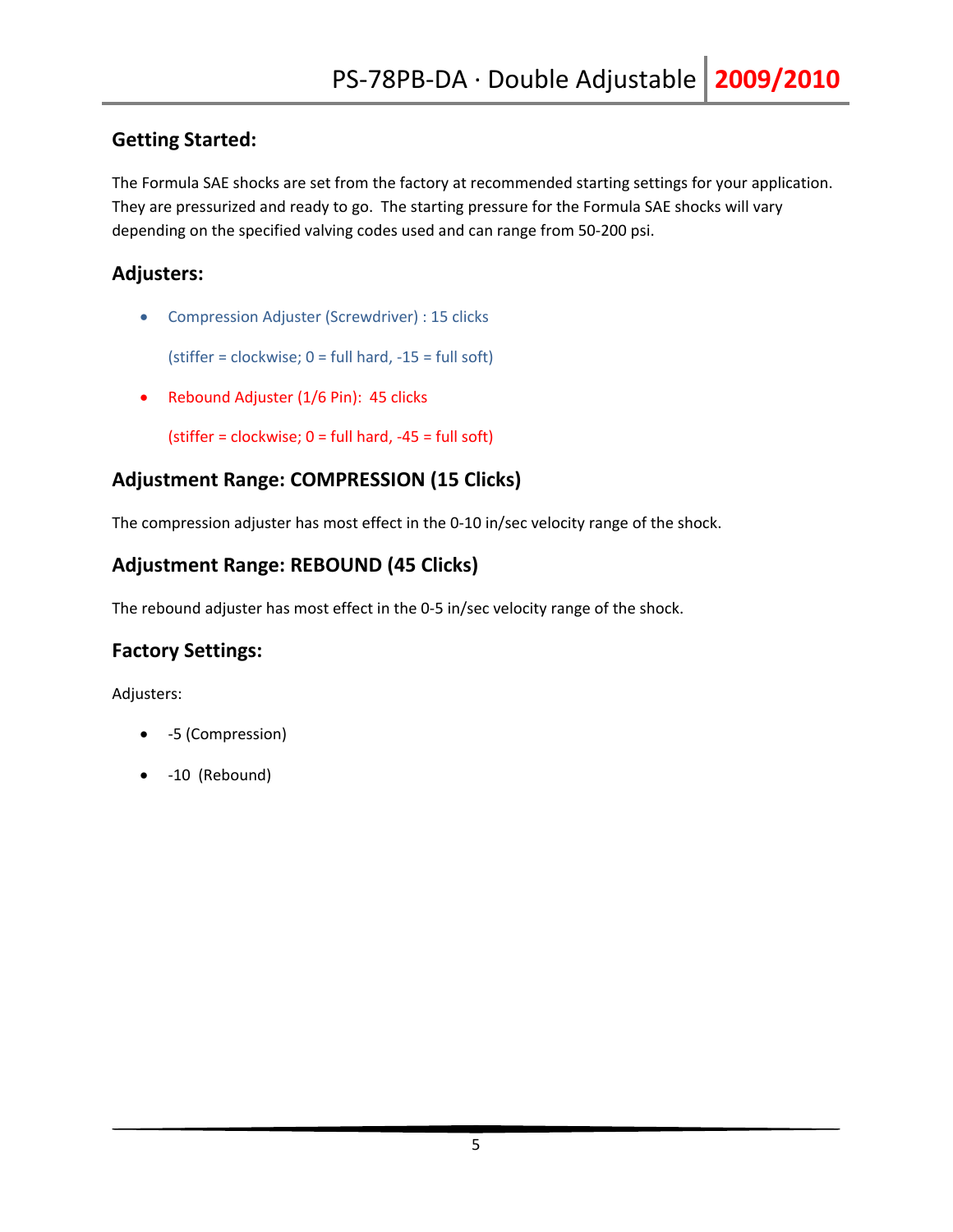# **Track Tuning:**

### Compression Adjuster:

The idea is to set the compression damping forces to suit the bumps in critical areas, such as corners, corner exits and braking zones.

**Step 1** - Set the rebound adjuster at full soft.

**Step 2 ‐** Starting with the compression setting at full soft, drive a lap then return to increase the bump settings. Continue this process of adding bump control to minimize the upsets until the car becomes harsh, loses tire compliance and traction. At this point you know that you have gone too far on the compression settings; back off one click.

### Rebound Adjuster:

The idea is to tighten up the car, stabilize the platform and eliminate the floating "Cadillac feeling". This will also reduce the rate of body roll.

**Step 1** - Set the rebound adjuster at full soft.

**Step 2 ‐** Add 5 clicks of rebound adjustment at a time, then return to continue the process until the car becomes "skittish" or the rear wheels hop under braking. At this point you know you have gone too far on the rebound settings, back off one click at a time for final balance.

#### Gas Pressure:

We do not recommend altering the factory gas pressure setting.

# **Troubleshooting:**

### Signs of Fluid:

If the area around the shaft bearing and shaft exhibits a small amount of moisture, this is normal. In order to reduce friction in the system, seal squeezes are slightly relaxed which serves the purpose to allow a small amount of fluid to be wicked onto the shaft when the strut operates. If you see excessive amount of fluid that may "pool" on the top of the shaft bearing, you may have a seal problem. Contact your Penske representative at once.

#### Loss of Gas Pressure:

If the shock for some reason loses its gas charge, a tell‐tale sign of reduced or no gas pressure is that the shock (without a spring) when compressed, will not return to its fully extended position.

### Failure of Shaft to Extend:

If the shock has lost pressure or lost excessive fluid, you may find that the strut shaft does not extend fully when compressed. In some situations, you may need to physically "pull" the shaft out in order for it to reach full extension.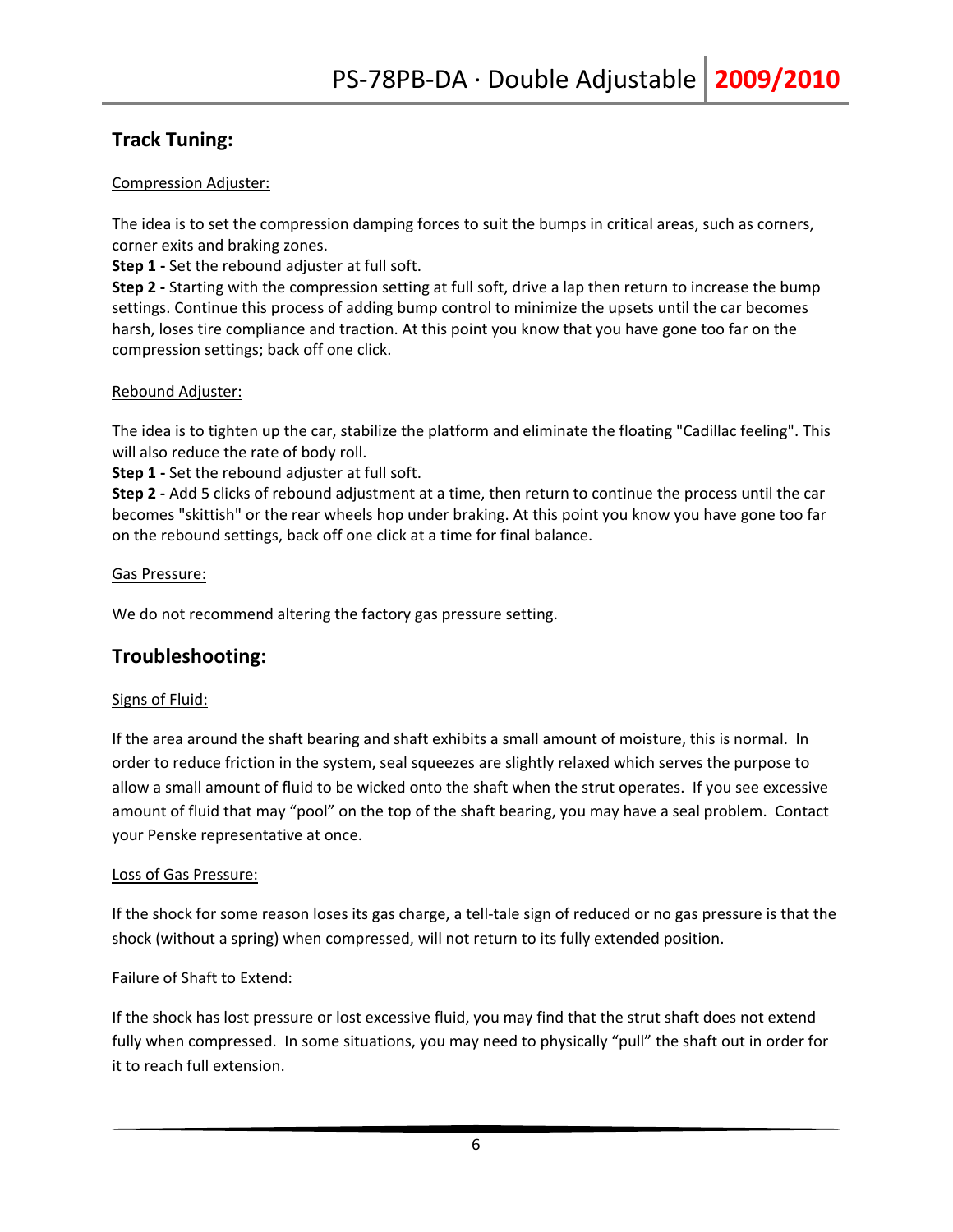# **Disassembly Instructions:**

- **1.** Adjust the rebound adjuster to full soft and **depressurize the reservoir**.
- **2.** Clamp the body cap eyelet in a vise with the shaft pointing up.
- **3.** Unscrew the shaft bearing assembly and remove the shaft assembly.
- **4.** Drain the oil. (Please dispose of properly)
- **5.** Push the reservoir end cap up into the reservoir body.
- **6.** Using a scribe, pry the wire retaining ring out of the reservoir body and remove the reservoir end cap.
- **7.** Remove the reservoir with a strap wrench.
- **8**. Push the floating piston out of the reservoir body.
- **9.** Clamp the 9/16 wide top-out plate in a vise, making sure you do not clamp the shims.
- 10. Remove the ring-nut with an 11mm socket.

**11.** Use solvent to clean all parts, then dry and inspect them. *NOTE:* Brake cleaner use is discouraged due to the possible damaging effects on seals and wipers.

12. Inspect and replace the o-rings and seals as needed.

# **Assembly Instructions:**

**1.** Reassemble the shaft and piston assembly. Be sure to add sufficient constants to be able to properly torque the ring nut to 80 in•lbs.

**2.** Thread the reservoir body onto the piggyback housing with a strap wrench.

**3.** With the shock returned to the vise, open the compression adjuster to full soft and fill the remote reservoir to the top with oil.

**4.** Look into the shock body. When the oil level is above the fitting port, fill the reservoir to the top with oil.

**5.** Before the oil lowers, insert the floating piston with the dish side facing down\*Make sure the quad ring is not twisted.

**6.** Replace the reservoir end cap and snap ring.

**11.** Pressurize the remote reservoir to reposition the floating piston (approx. 150 psi).

**12.** Fill the shock body with oil to the bottom of the threads (1/2" from the top of the body).

**13.** Insert the piston/shaft assembly with the piston band into the shock body, pushing the piston just below the surface of the oil, until the 4 shaft bleed hole ports are covered.

**14.** It is very important to remove as much air as possible from the piston assembly. To do this, start by moving the shaft up slowly and pushing down a few times using a .5" ‐ 1 " stroke, being sure to keep the two ports in the shaft below the surface of the oil, or air will be sucked back into the piston assembly. Lightly tap the eyelet a few times with a mallet to assure that all the air is released from the piston.

*NOTE: this step is very important; take your time, repeat as needed.*

**15.** Slowly pull up on the shaft assembly until the four ports are just below the surface of the oil. Top off with oil to fill the shock body.

**16.** Slide the shaft bearing down without moving the shaft until the o-ring contacts the body. Thread the shaft bearing into the body until there is approximately 1/10" left of exposed thread. Depressurize the reservoir, and tighten the shaft bearing.

**17.** Pressurize the shock to the recommended pressure. Please call if you have any questions on specific pressures.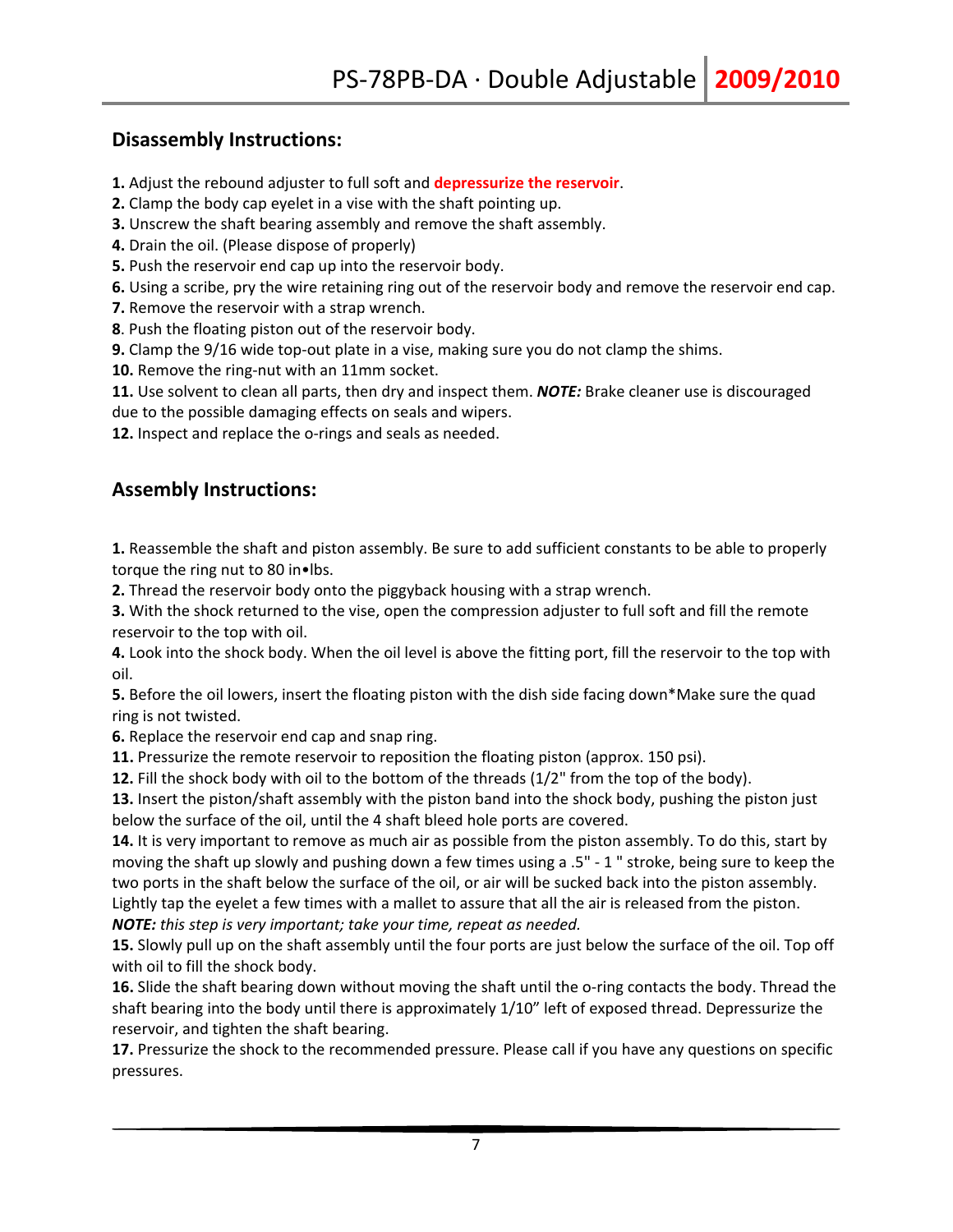# **Dyno Graph Overview:**



This section of the manual illustrates different valving combinations in the form of graphs. The graph shown is force vs. displacement graph. The force vs. displacement graph is a very accurate and simple way to assess valving characteristics. If you are not familiar with this type of graph, it is explained on the following page along with the graph above, showing the four different quadrants.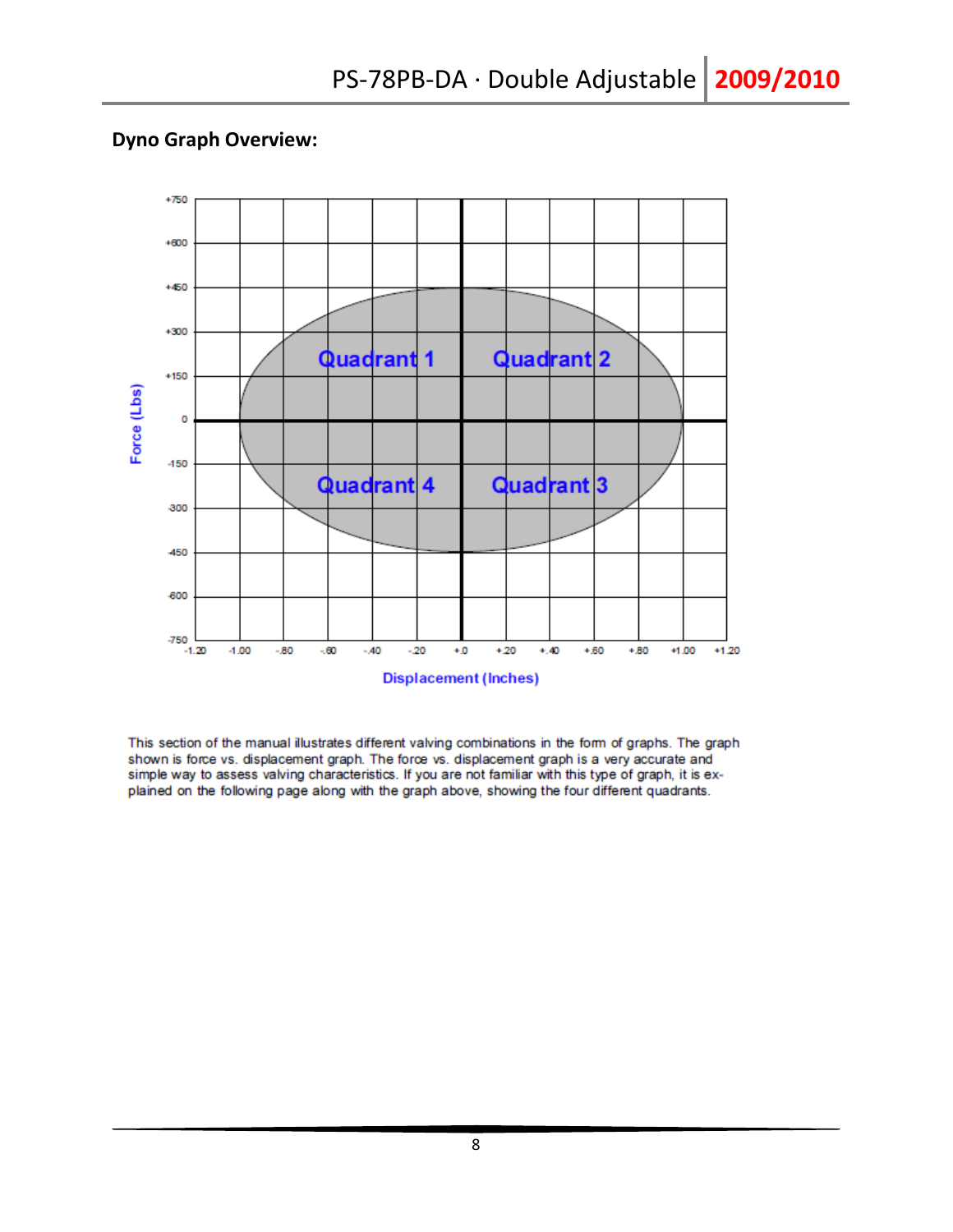# PS-78PB-DA · Double Adjustable 2009/2010

COMPRESSORSHIRE CLOSE

馬頭



This is the beginning of the<br>compression stroke. Where the graph crosses the zero line (pounds) in quadrant #1 begins the compression stroke. Approximately the first 1/2" of displacement is formed with relation to the low speed blood bypass. When the<br>shaft reaches a certain velocity, the bw speed bleed bypass shuts off and the compression valve stack begins to react.

#### QUADRANT#2 This quadrant begins with the compression valve stack open. Where the graph crosses the zero line (inches) in quadrant #2 is the maximum force produced by the compression valving. As the shook<br>approaches the full compression point, the compression valve stack<br>begins to close as it approaches the rebound movement.





This quadrant begins with the shock at full compression and the compression valve stack dosed. Where the graph crosses the zero line (pounds) in quadrant #3 begins the rebound stroke. Approximately the first 1/2" of displacement is formed with relation to the rebound bleed through the shaft and jet. When the shaft reaches a certain velocity, the bleed shuts off and the rebound valve stack begins to read.



#### **QUADRANT #4**

This quadrant begins with the rebound valve stack open. Where the graph crosses the zero line (inches) in quadrant #4 is the maximum force produced by the rebound valving. As the shock<br>approaches the full extension point, the rebound valve stack begins to close as it approaches the compression movement. At this<br>point the cycle starts over again in  $\alpha$ uadrant#1



An easy way to help picture what is going on here is to relate the graph's shape to what the dynois doing to the shock. The dyno uses a scotch yoke system (shown above), where the motor turns a crank and the sliding yoke allows the main dyno shaft to make the up and down movement at the preset stroke. The dyno software takes thousands of measurements throughout a single revolution of the crank. The sampled points are connected to form the graph. By relating the crank's position to the corresponding graph quadrant and the circular crank movement may help in reading the graphs.

9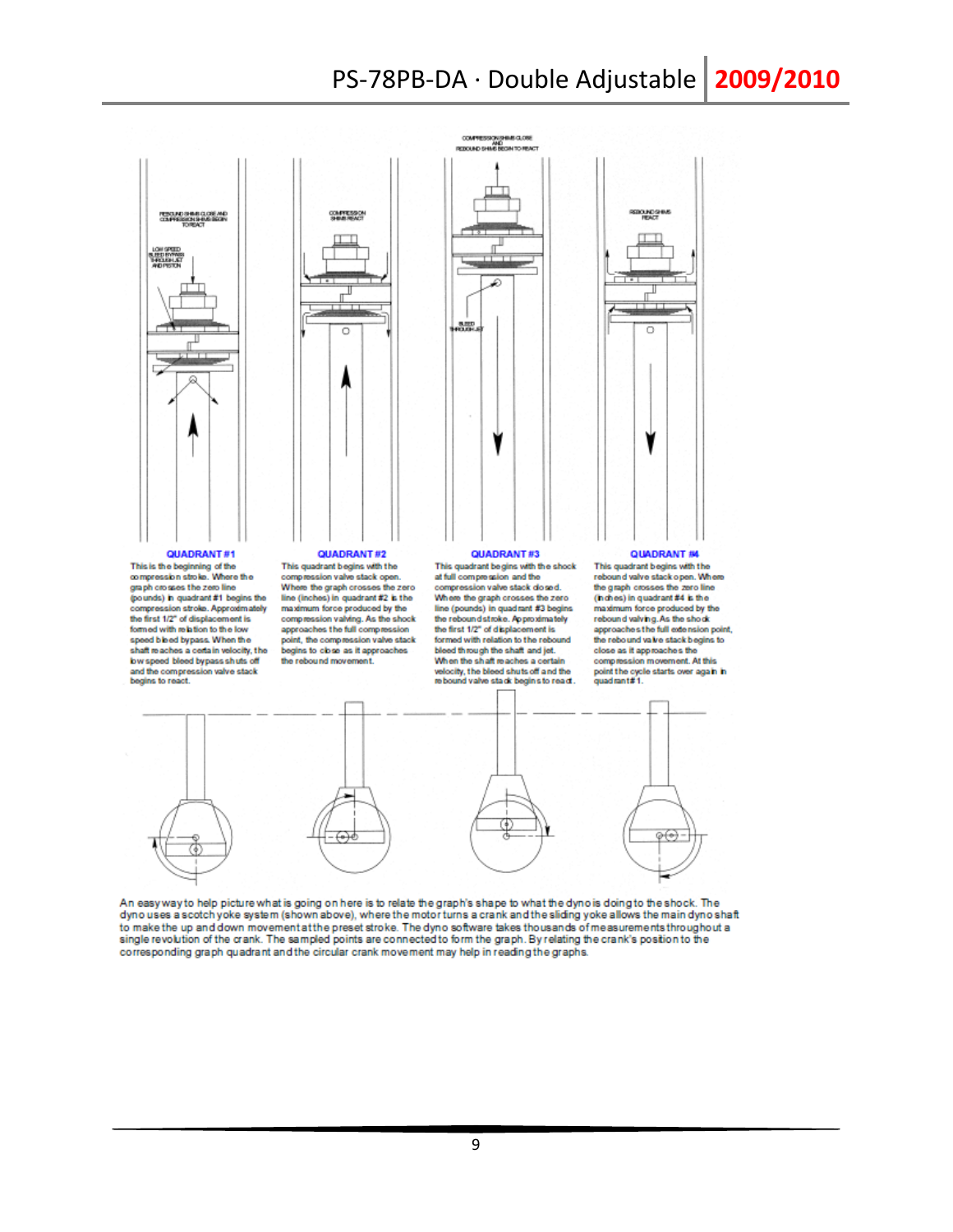#### **Force / Velocity Average**

This graph shows the averages of the accelerating and decelerating compression and rebound forces. It is a good quick, general review of the shock curve, but is the least accurate of the options displayed.



This graph displays the accelerating and decelerating compression and rebound forces. Think of this graph as the Force / Displacement graph (below) folded in half.

\* Hysteresis is the gap between accelerating and decelerating compression and rebound damping. It is affected by the type of piston, the shims used and the relative position of high and low speed adjusters. The bleed hole will close the gap or soften the low speed forces.



#### **OVAL (Force / Displacement)**

QUADRANT #1<br>This is the beginning of the compression stroke. Where the graph crosses the zero line (pounds) in quadrart #1 begins the compression stroke. Approximately the first 1/2" of displacement is formed with relation to the low speed bleed bypass. When the shat reaches a certain velocity, the low speed bleed

#### QUANDRANT #2

QUANDRANT TREE compression valve stack open. Where the graph<br>crosses the zero line (inches) in quadrant #2 is the maximum force produced by<br>the compression valving. As the shock approaches the till compression point, the<br>c QUADRANT #3

QUADRANT #3<br>This quadrant begins with the shock at full compression and the compression values<br>tack closed. Where the graph crosses the zero line (pounds) in quadrant #3<br>begins the rebound stroke. Approximately the first 1 ion valve begins to react

#### QUADRANT #4

This quadrant begins with the rebound valve stack open. Where the graph crosses the zero line (inches) in quadrant #4 is the maximum force produced by the rebound valving. As the shock approaches the full estension point, the rebound valving. As the shock approaches the compression movement. At this p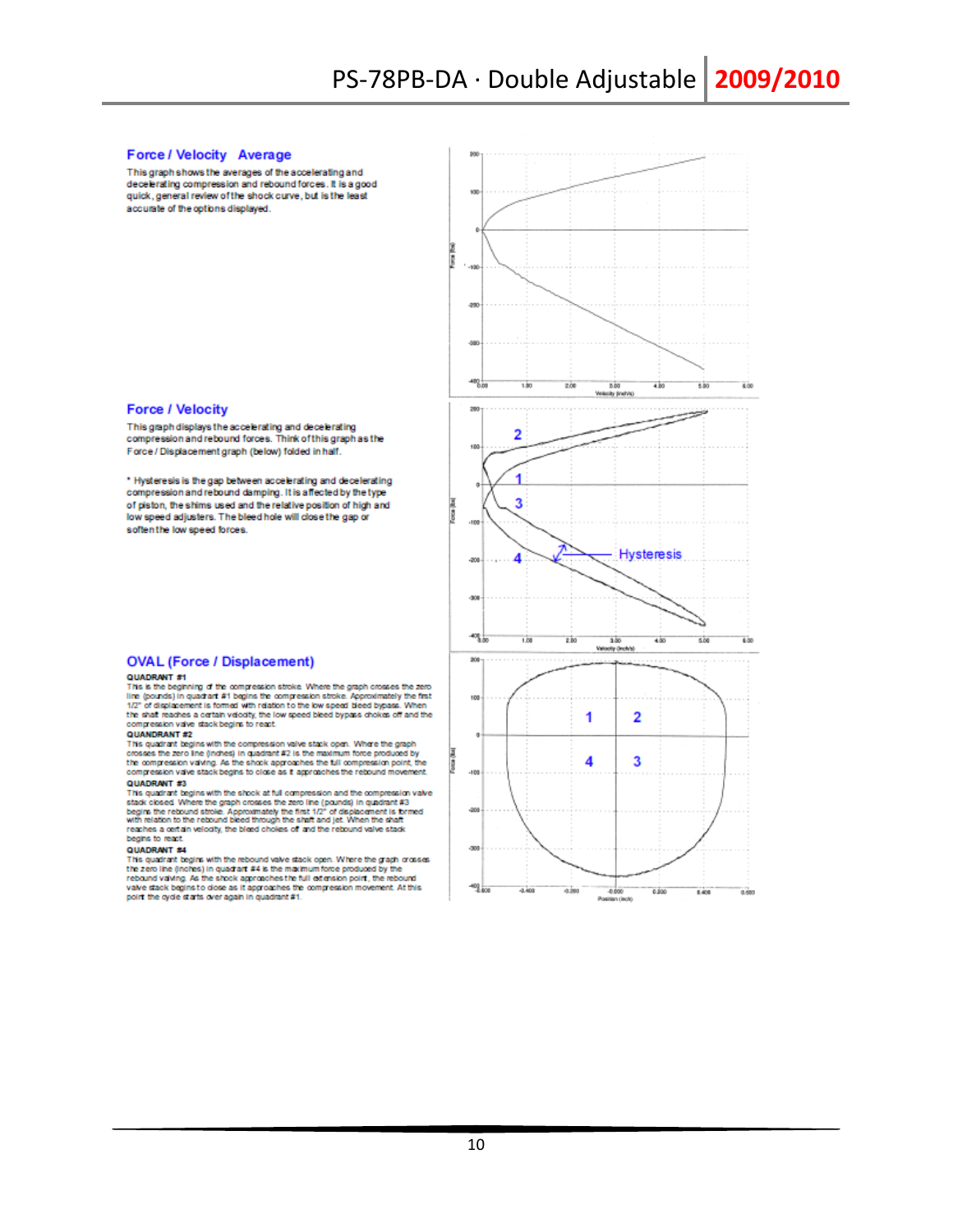

11